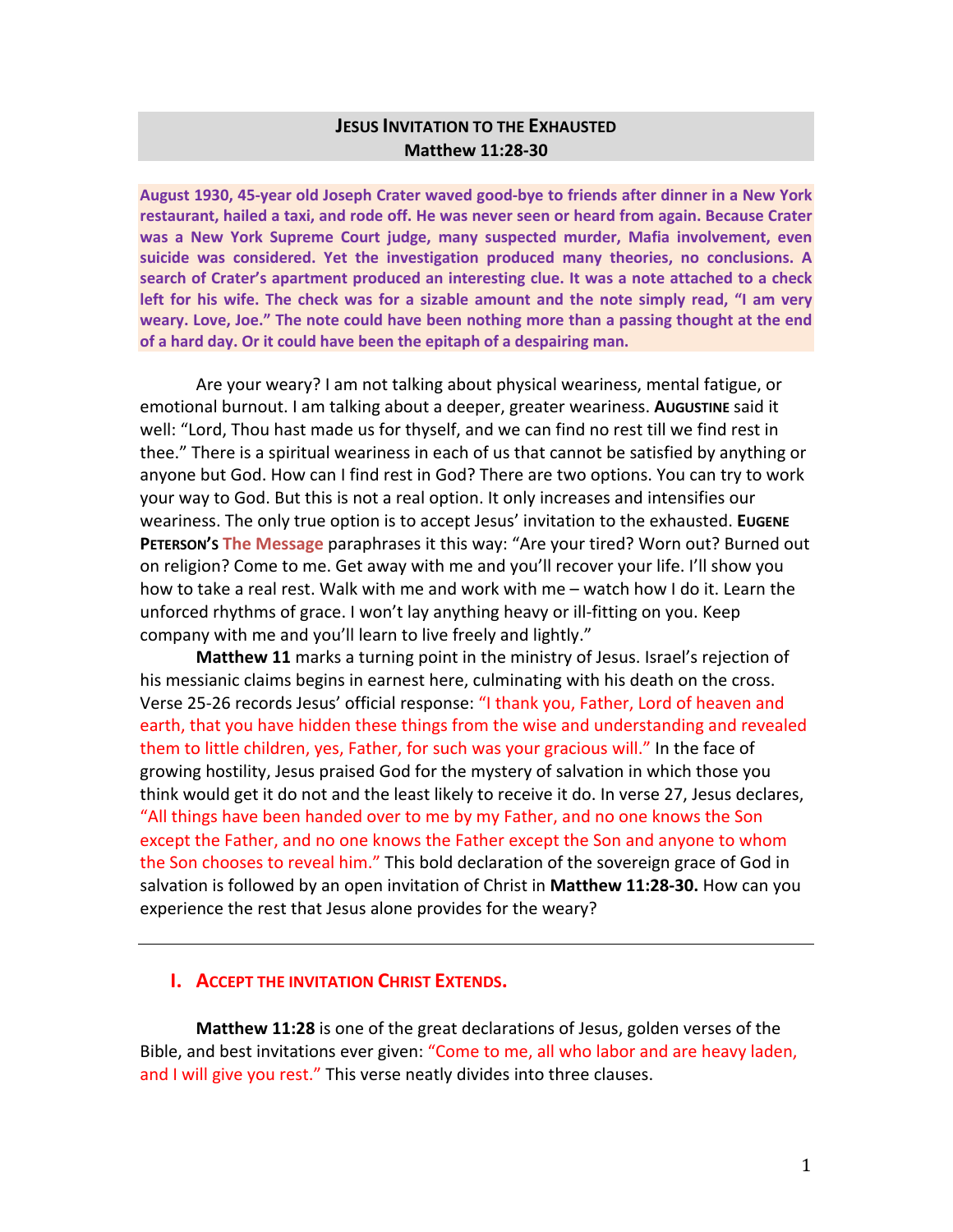#### **A. THE CALL**

Verse 28 says, "Come to me." In **Matthew 4:19**, Jesus called Peter and Andrew to be his disciples, saying, "Follow me, and I will make you fishers of men" In this invitation, Jesus does not say, "Follow me." He says, "Come to me." This is the first step of Christian discipleship. You cannot follow Jesus if you do not come to Jesus. This invitation is personal, exclusive and compelling. You cannot find rest in yourself, material possessions, or anything this world offers. Only Jesus offers rest for the weary. There is nothing grammatically emphatic about this call. But in light of the context, Jesus makes it clear that no creed, church, or clergyman can give you rest. Jesus is the only one who can provide rest for the weary. In What Jesus Demands of the World**, JOHN PIPER** writes: "Jesus did not come into the world mainly to bring a new religion or a new law. He came to offer himself for our eternal enjoyment and to do whatever he had to do – including death – to remove every obstacle to this everlasting joy in him." True rest is only found in Jesus. In **John 14:6**, Jesus says, "I am the way, and the truth, and the life. No one comes to the Father except through me."

WITHOUT THE WAY, THERE IS NO GOING. WITHOUT THE TRUTH, THERE IS NO KNOWING. WITHOUT THE LIFE, THERE IS NO GROWING.

#### **B. THE CONDITIONS**

Jesus says, "Come to me, **all who labor and are heavy laden.**" Labor means to become weary or tired as a result of hard work. It is to become weary through labor. Heavy laden translates a term that means to be overloaded or overburdened. It is the picture of a ship loaded with cargo for transport. But the ship is unable to set sail and reach its destination, because too much cargo has been stuffed into it. Jesus extends an invitation to all who labor and are heavy laden. But he does not address how the weary get that way. This invitation this is good for all who RSVP by faith in Christ.

In **Matthew 23:4**, Jesus rebukes the scribes and Pharisees, saying, "They tie up heavy burdens, hard to bear, and lay them on people's shoulders, but they themselves are not willing to move them with their finger." People were crushed under the rules, rituals, and regulations placed on them. Jesus calls all who are tired of to-do list religion to come to him. Every unbearable load is either too heavy or has no handle to grip it. This is what happens when you try to establish or maintain a relationship with God from your end. It is like that arcade game where you have the little sledgehammer and hit the squirrels as they pop up. Every time you get one issue settled, sin pops up somewhere else. Only Jesus can give you rest from the burden and bondage of guilt. **Romans 6:23** says: "For the wages of sin is death, but the free gift of God is eternal life in Christ Jesus our Lord."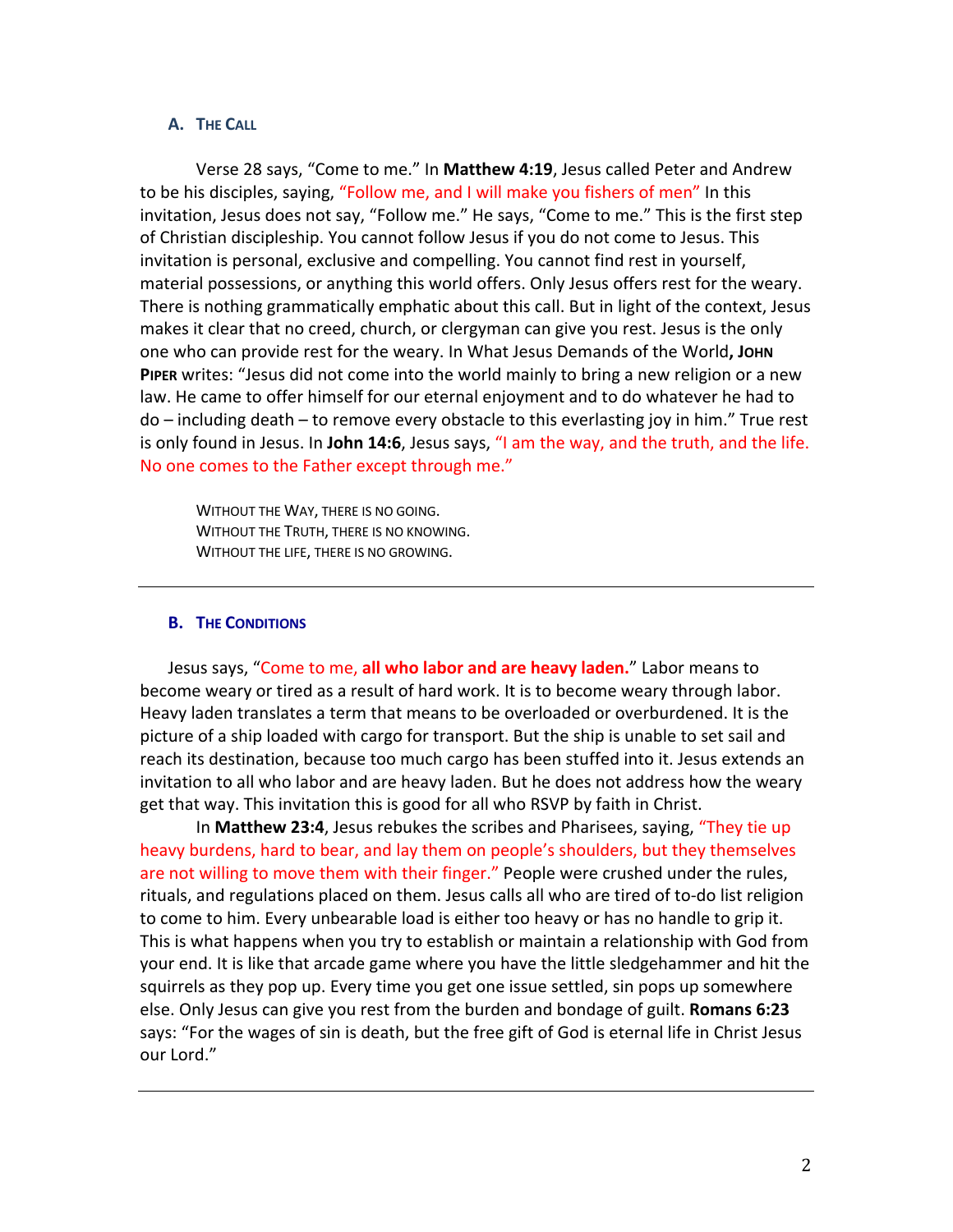## **C. THE CONSEQUENCES**

Verse 28 says, "Come to me, all who labor and are heavy laden, and I will give you rest." Again, Jesus speaks in personal terms. First, he says, "Come to me." Then he says, "I will give you rest." The Greek is more emphatic. Literally, Jesus says, "I will rest you." **Job 3:17** describes death: "There the wicked cease from troubling, and there the weary are at rest." But Jesus gives rest in life, not just in death. In classical Greek, the word "rest" was used of laying down an object, finishing a formal speech or legal argument, commanding soldiers to halt, or allowing a field to grow fallow. Think about it. You are carrying a heavy load up a hill. Every step reduces strength and renders the load more oppressive. You struggle on, using all your strength to reach the place where it must be laid down. At some point, you recognize you cannot make it up the hill with this heavy load. Then a strong man arrives and offers to walk with you and carry the load for you. This is the invitation Christ extends.

**In Believe and Belong, BRUCE LARSON writes of counseling struggling people to faith in Christ. Occasionally, Larson would ask his counselee to walk with him from his office to the former RCA building on 5th Avenue in New York. In the entrance was a statue of Atlas, a beautifully proportioned man who strained to hold the world on his shoulders. "That's one way to live,"**  Larson would say. On the other side of 5<sup>th</sup> Avenue is St. Patrick's Cathedral. Behind the altar, **there was a little shrine of the boy Jesus holding the world in one hand. "That's the other way to live," Larson would advise. Jesus invites you to stop carrying the world on your shoulders. Put your life in his hands.** 

# **II. SUBMIT TO THE DUTY CHRIST COMMANDS**

In verse 28, Jesus offers rest through salvation in him. In verses 29-30, Jesus offers rest through submission to him. In verse 28, Jesus promises rest by taking the yoke from your shoulders and lifting the burden you carry. But verse 29 says, "Take my yoke upon you, and learn from me, for I am gentle and lowly in heart, and you will find rest for your souls." What is the duty Jesus commands?

### **A. CHRIST COMMANDS YOU TO PUT ON HIS YOKE.**

Verse 29 says: "Take my yoke upon you." A "yoke" was a wooden frame fitted over the shoulders of animals to harness them to the plow and other beasts of burdens. Metaphorically, the term referred to bondage to any mandatory responsibility. It is subjection to another. This is how Jesus used the term here. In verse 28, Jesus offers rest to those who labor and are heavy laden. In verse 29, Jesus commands us to put on his yoke. This is no bait-and-switch scheme. It is a proper understanding of the nature of rest. True rest is not freedom from responsibility. Rest is to be bound to that duty for which you were created. Is a tree free when the wind uproots it from its base of nourishment in the soil? Is a fish free when the fishermen's hook reels it out of the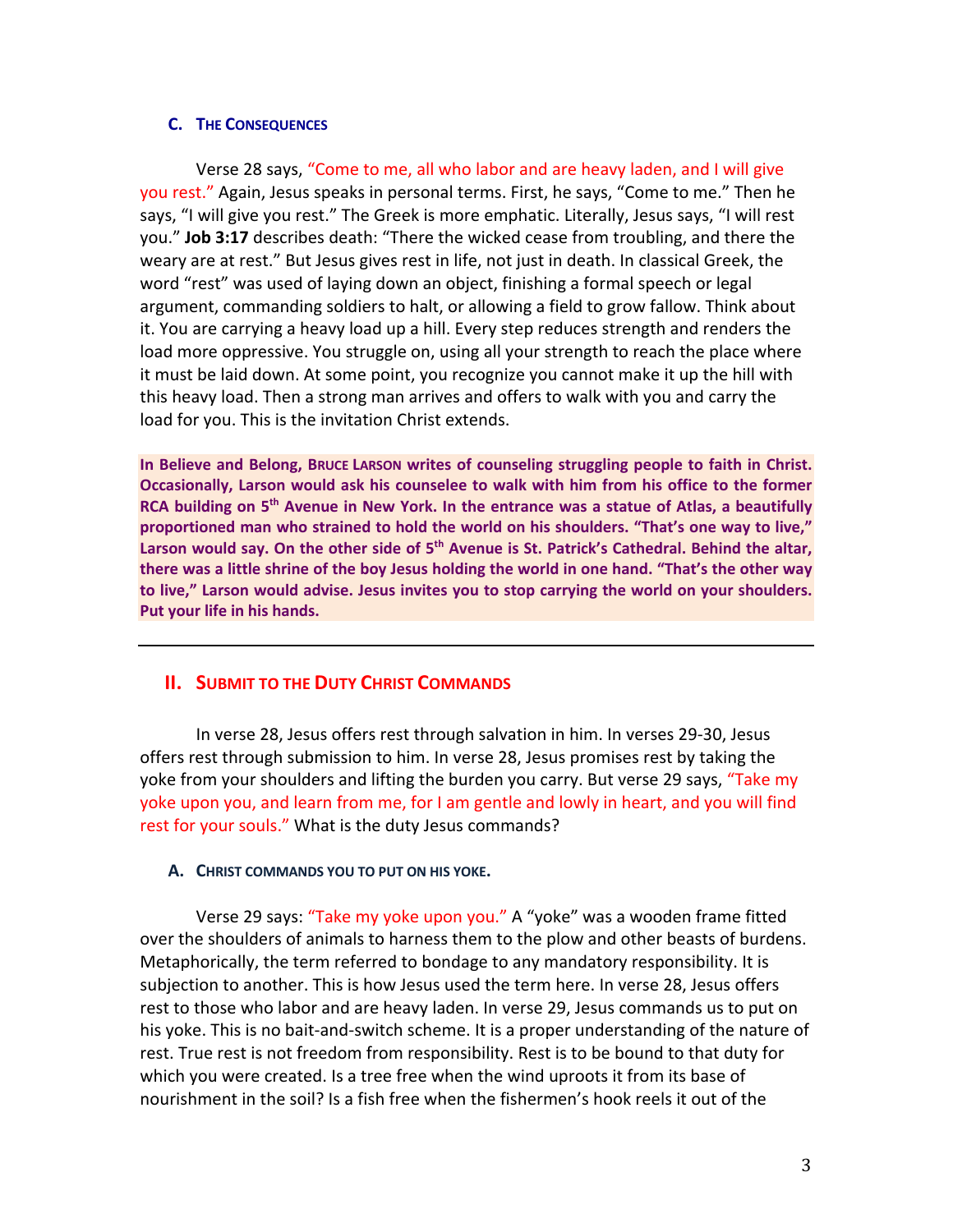confines of the water? Is a train free when it derails and to travels outside of the direction of the tracks? **AUGUSTINE** said, "If you take a bird's wings away, you might seem to be taking weight off it, but the more weight you take off, the more you tie it down to earth. There it is on the ground, and you wanted to relieve it of a weight. Give it back the weight of its wings and you will see how it flies."

### **B. CHRIST COMMANDS YOU TO LEARN FROM HIM.**

Verse 20 says, "Take my yoke upon you, and learn from me." What does it mean to put on the yoke of Jesus? It is to learn from him. The Christian disciple learns Jesus. **John 17:3** says: "And this is eternal life, that they know you, the only true God, and Jesus Christ whom you have sent." To know Christ is eternal life. But the Christian disciple also learns from Jesus. He is not just the required curriculum. He is the resident scholar. Christianity is a school. Jesus is the subject matter and master teacher. **JAMES BOICE** wrote: "This is the school in which every true believer has matriculated and in which a lifelong course of study is prescribed." A closed mind is the end of discipleship. We are to learn from him, with childlikeness, diligence, and submission. When you get on an elevator, you push a button and it does all the work. Too many of us want to be elevator Christians. But Christ calls us to take the stairs with him. Taking the stairs takes effort. Taking the stairs builds strength. Taking the stairs makes you appreciate where you came from when you arrive!

# **III. EMBRACE THE BENEFITS CHRIST OFFERS.**

Jesus offers rest to those who trust him as Savior and Lord. But many try to receive Jesus as Savior, while rejecting the lordship of Christ. We view his yoke to be burdensome and miss the benefits Jesus offers those who trust him. In verses 29-30, Jesus gives three reasons why you should take on his yoke and carry his burden.

## **A. YOU CAN TRUST THE HEART OF CHRIST.**

Verse 29 says: "I am gentle and lowly in heart." This is the only passage were Jesus describes the character condition of his heart. What is the heart of Jesus like? It is good, pure, holy, just, and righteous. But Jesus did not mention any of those virtues. Jesus gives a twofold self-description of his heart: "I am gentle and lowly in heart." "Gentle" is the same Greek word Jesus used in **Matthew 5:5**: "Blessed are the meek, for they shall inherit the earth." Meekness is not weakness. It is strength under control. This is Jesus. "Lowly" is synonymous with "gentle." It means to humble yourself to a lowly state. This is Jesus. **Matthew 20:28** says, "The Son of Man came not to be served but to serve, and to give his life as a ransom for many."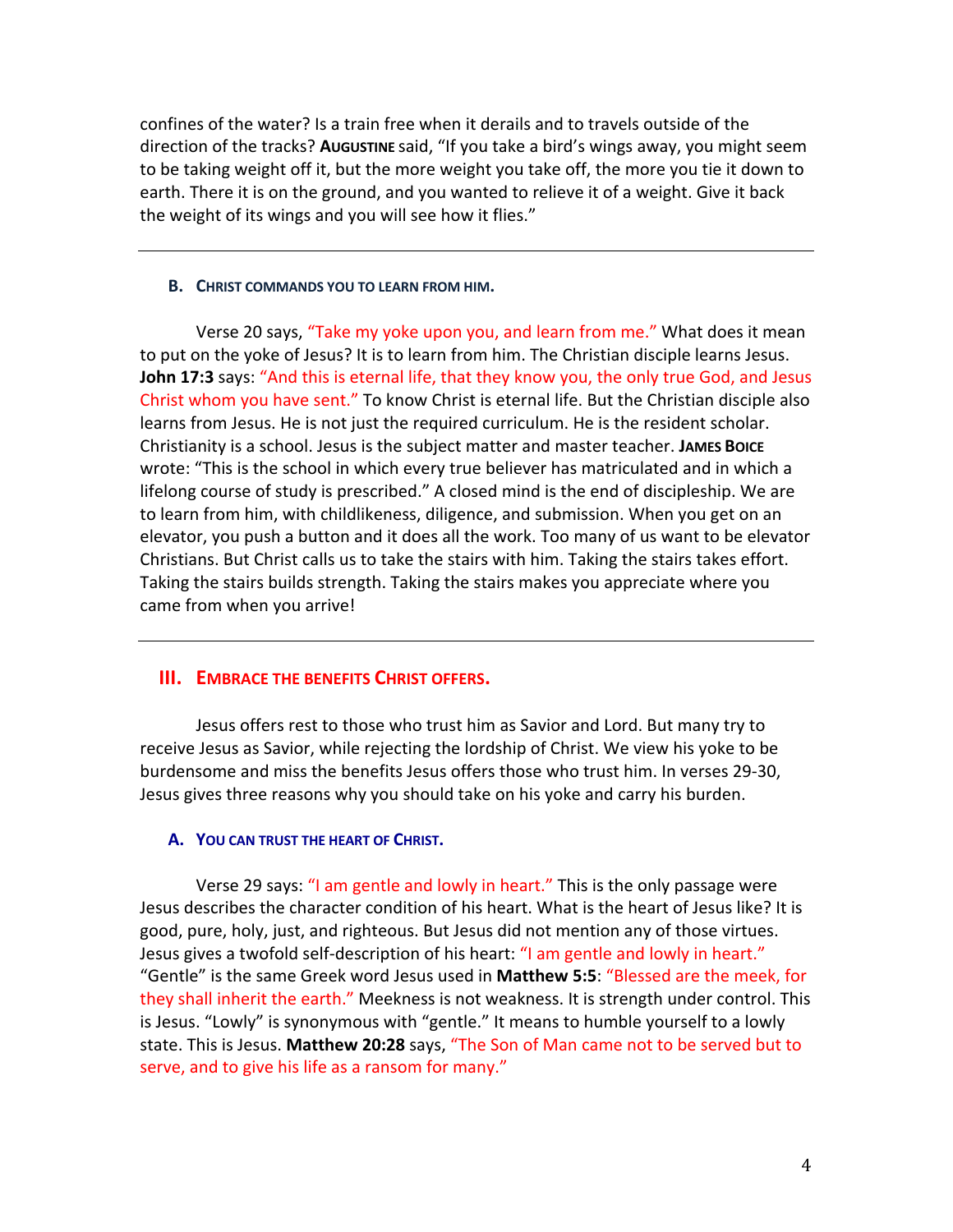The fact that Jesus is gentle and lowly does not mean Jesus is not strong enough to lift your burdens or break the yoke that binds you. It means Christ cares about the yokes and burdens you carry. **Matthew 12:20** states Jesus is the fulfillment of the messianic prophecy recorded in **Isaiah 42:3**: "a bruised reed he will not break, and a smoldering wick he will not quench." A bruised reed cannot play music. You might as well break it. Jesus does not. A smoldering wick cannot give light. You might as well quench it. Jesus does not. Jesus is gentle and lowly in heart.

THERE'S NOT A FRIEND LIKE THE LOWLY JESUS – NO, NOT ONE! NO, NOT ONE! NONE ELSE COULD HEAL ALL OUR SOUL'S DISEASES – NO, NOT ONE! NO, NOT ONE!

NO FRIEND LIKE HIM IS SO HIGH AND HOLY – NO, NOT ONE! NO, NOT ONE! AND YET NO FRIEND IS SO MEEK AND LOWLY – NO, NOT ONE! NO, NOT ONE!

#### **B. YOU CAN TRUST THE YOKE OF CHRIST**

Verse 30 says, "For my yoke is easy." This is the second reference to a "yoke" in this passage. In verse 29, Jesus commands, "Take my yoke upon you." In verse 30, Jesus explains why you should take on his yoke: "For my yoke is easy." "Easy" translates a Greek word that has a wide range of possible meanings. It can be rendered good, kind, easy, pleasant, loving, useful, or reputable. It seems to mean here "well-fitting." Oxyokes were made of wood. Before the yoke was made, the ox would be brought to the carpenter for measurements. The yoke was then roughed out. And the ox was brought back to try it on. It was then carefully adjusted so that it would fit well, not bruising or straining the neck of the beast. The yoke was tailor made to fit the ox. This is the assurance of Jesus to all who put on his yoke. There is a legend that Jesus made the best ox-yokes in Nazareth. His yokes fit well. It may be that Jesus took this calling card from Joseph's carpenter shop to his Father's kingdom business. Regardless, Jesus says to all who come to him, "My yoke is easy." A Sunday School teacher asked what the yoke of Jesus is. A little boy answered, "It is when Jesus puts his arms around you to let you know that he loves you!"

#### **C. TRUST THE BURDEN OF CHRIST.**

Verse 30 says, "For my yoke is easy and my burden is light." Coming to Jesus and following him is not a life without burdens. You will be subject to burdens everyone carries. Moreover, you will have to carry burdens that come directly from Christ. Jesus calls it "my burden." The one who lifts the burden of sin replaces it with the burden of following him. Yet Jesus says, "My burden is light." This is an oxymoron. A burden is by definition heavy. How can the burden of Jesus be light? My father said his father never put two strong or weak mules together. He would yoke a strong and weak mule together. The strength of one would compensate for the other. So it is with the burden